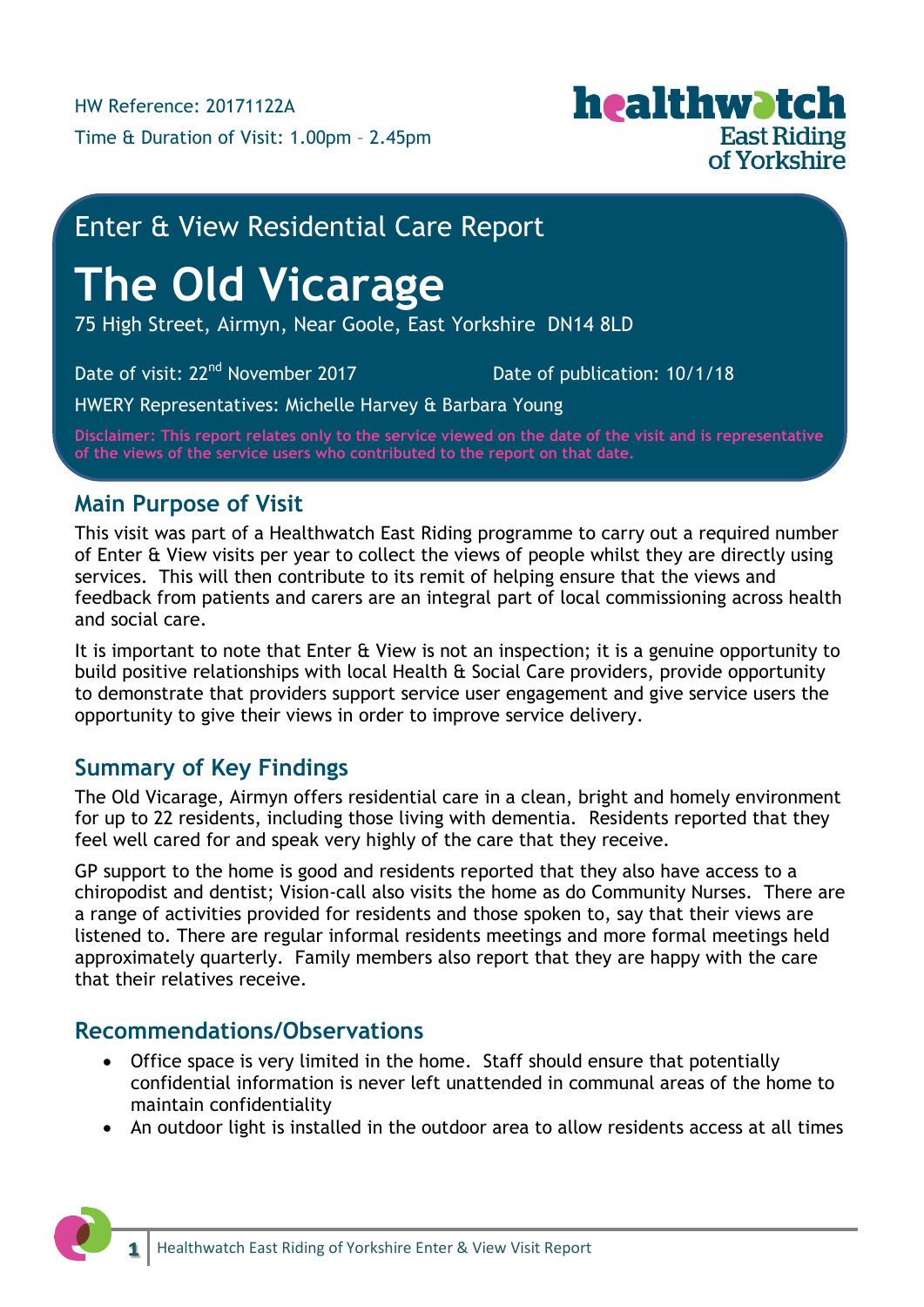## **Full Report**

## **Background**

Local Healthwatch has a number of specific statutory activities that it is required to deliver, defined in five Healthwatch Quality Statements, specifically

- Strategic Context & Relationships
- Community Voice & Influence
- Making a Difference Locally

Within the context of Enter & View:

- Informing People
- Relationship with Healthwatch England

Under its remit of 'Community Voice & Influence', Healthwatch has a responsibility to support local people to share their experience and opinions of local services.

Under its remit of 'Making a Difference Locally', Healthwatch has a responsibility to capture the experience of local people in our research and reports, use the opinons and experiences of the public to produce recommendations for change and ensure our recommendations for change are heard and responded to by relevant decision makers.

Under its remit of 'Informing People', Healthwatch has a responsibility to ensure that we provide the public with accurate, reliable, relevant and useful information about local services, when they need it, in a format that meets their needs.

## **Main Findings**

#### **How safe is the setting for service users?**

We were met by a member of staff at the home who asked us to sign in while the Manager, Lynda George, was informed of our visit and gave us a full tour of the facilities and initially introduced us to residents and relatives.

The home was clean, bright and welcoming with no unpleasant odours and was well maintained; repairs are dealt with promptly as they arise and relevant safety checks are completed as necessary.

There is good signage throughout the home to aid both residents and visitors in finding their way around.

All of the residents that were spoken to on the day said that they felt safe living at the home and there are no concerns from relatives regarding safety.

Plans are in place to improve an area of the outdoor space to provide a further seating area, including the addition of a fence to ensure the area is safe for all users.

One resident reported that she was unhappy with a small step into her en-suite bathroom which she found difficult to navigate. The manager was aware of this and support and physiotherapy was being given to the resident to increase her mobility, the hope being that the resident would achieve full mobility over time; meanwhile the resident is being given full support to meet her needs. An additional handrail is also being provided to assist the resident.

The Manager explained the home has been experiencing problems with the Pharmacy currently supplying medication, mainly acute medication due to the location, this service is due to be replaced very shortly by a local Pharmacy to improve the situation.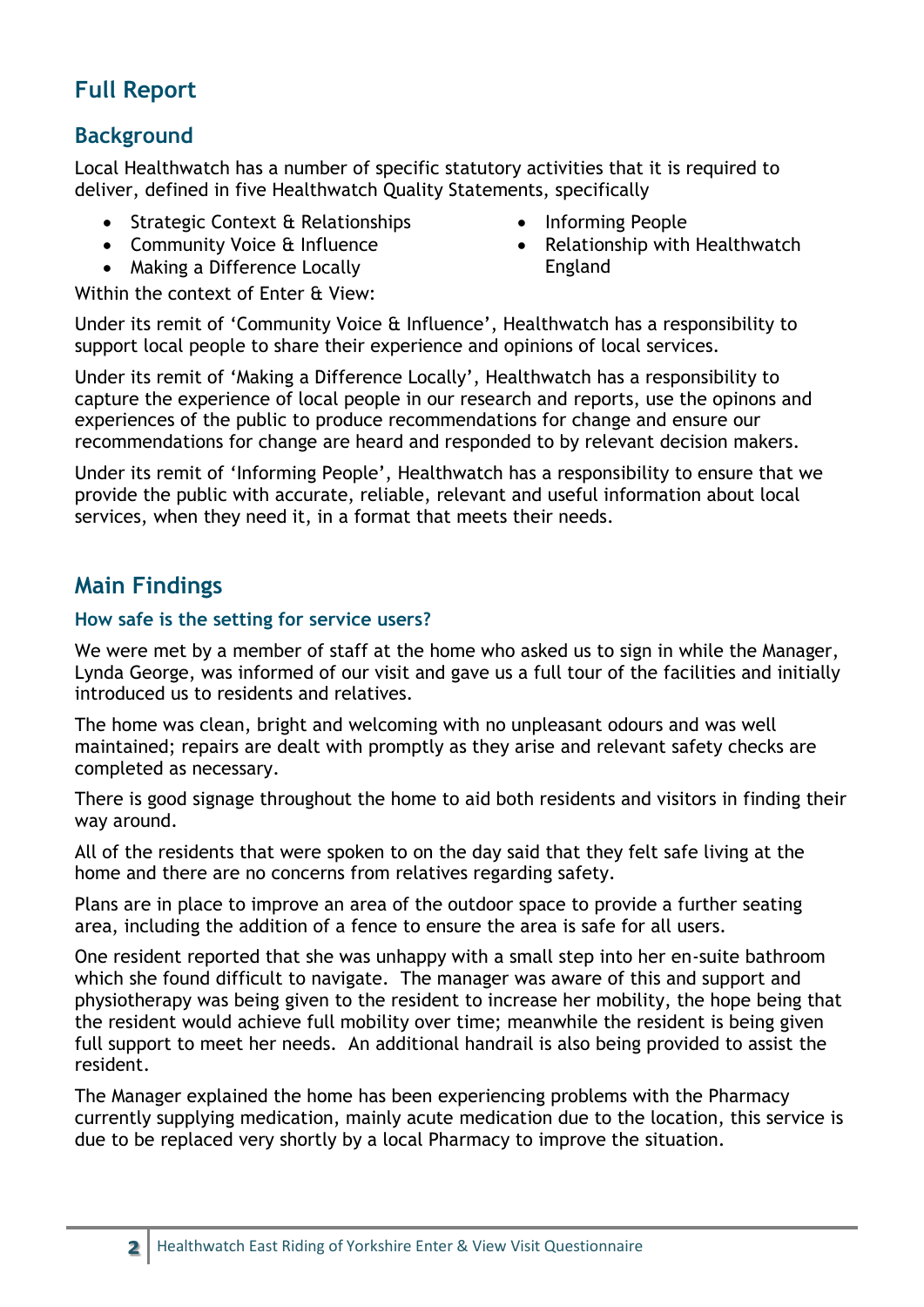#### **How effective do service users consider the service to be?**

GP support to the home is good and residents reported that they also have access to a chiropodist and dentist; Vision-call also visits the home as do Community Nurses.

The home is on two floors, with the ground floor split in two levels; a stair lift is available to assist residents who are unable to manage the stairs between the levels; a resident told us that they regularly use this. A lift is also available for access to the upper floor. There are handrails in place throughout the home to aid the independent mobility of residents.

The home has a food hygiene rating of 5 (the highest score possible) and residents report that they are very happy with the food provided. One resident explained 'It's good food – they're very good cooks. The cook speaks to everyone each morning to talk about what food we're getting in the day. If it's something you don't like, they do everything they can to sort you out'; another said 'They're ever so quick and good in the dining room – I couldn't do what they do'. Others commented 'The food is lovely, excellent', 'They cater for you if you don't like things, and we get stew, meat and potato pie, chicken and those sorts of things'. One resident told us 'We have a cake for our birthday'. There is also an area provided where relatives can make drinks during their visit. Residents can choose where they would like to eat; however many said that they enjoy eating in the dining room.

Staff were observed effectively communicating with residents and letting them make their own decisions. Residents seemed to have built friendships with each other and openly communicated with each other and us, telling us about their experiences of living in the home. One resident commented 'It's better than living at home - I enjoy the company.' Another resident told us 'I get up and go to bed when I want. If I get up early, there's no problem in getting a cup of tea'.

Residents were generally happy about the facilities on offer at the Old Vicarage, one resident told us 'You should go and see the bathroom – it's got an electric chair that turns you round – it's lovely. I really look forward to getting my bath every Thursday which is when I like to have it.'

Residents have access to an outdoor area which currently has plans in place for some improvement, one resident said 'in summer we go take ourselves to sit outside'; another resident explained how some residents go out into the village, 'The girls take us out in a wheelchair when they can, so we get out and about'.

The home has experiences problems with late night hospital discharges in the past, the home deal with these instances in the best way possible as they occur.

#### **How caring do service users find the service?**

Residents reported that they feel well cared for and the majority speak highly of the care that they receive. One resident said 'Carers are excellent – no qualms about it', another stated 'I think that there's not another home in Yorkshire as good as this'. Others supported this stating 'Staff are incredibly good, they get everything you need – if you've missed it, they'll find it for you', 'It's just good all round', 'It's lovely' and 'I've been here a year and I think it's nice'. Via the relative questionnaire, one relative stated 'The care and support at The Old Vicarage, Airmyn is second to none. We are more than happy with the services provided'. Only one resident said 'I am quite new here…sometimes I have to wait a bit longer than I think we should. I would like things to be a bit quicker'.

We were told about the laundry service by one resident who told us 'Everything's washed and ironed and back in your wardrobe before you know it. It's like having servants'.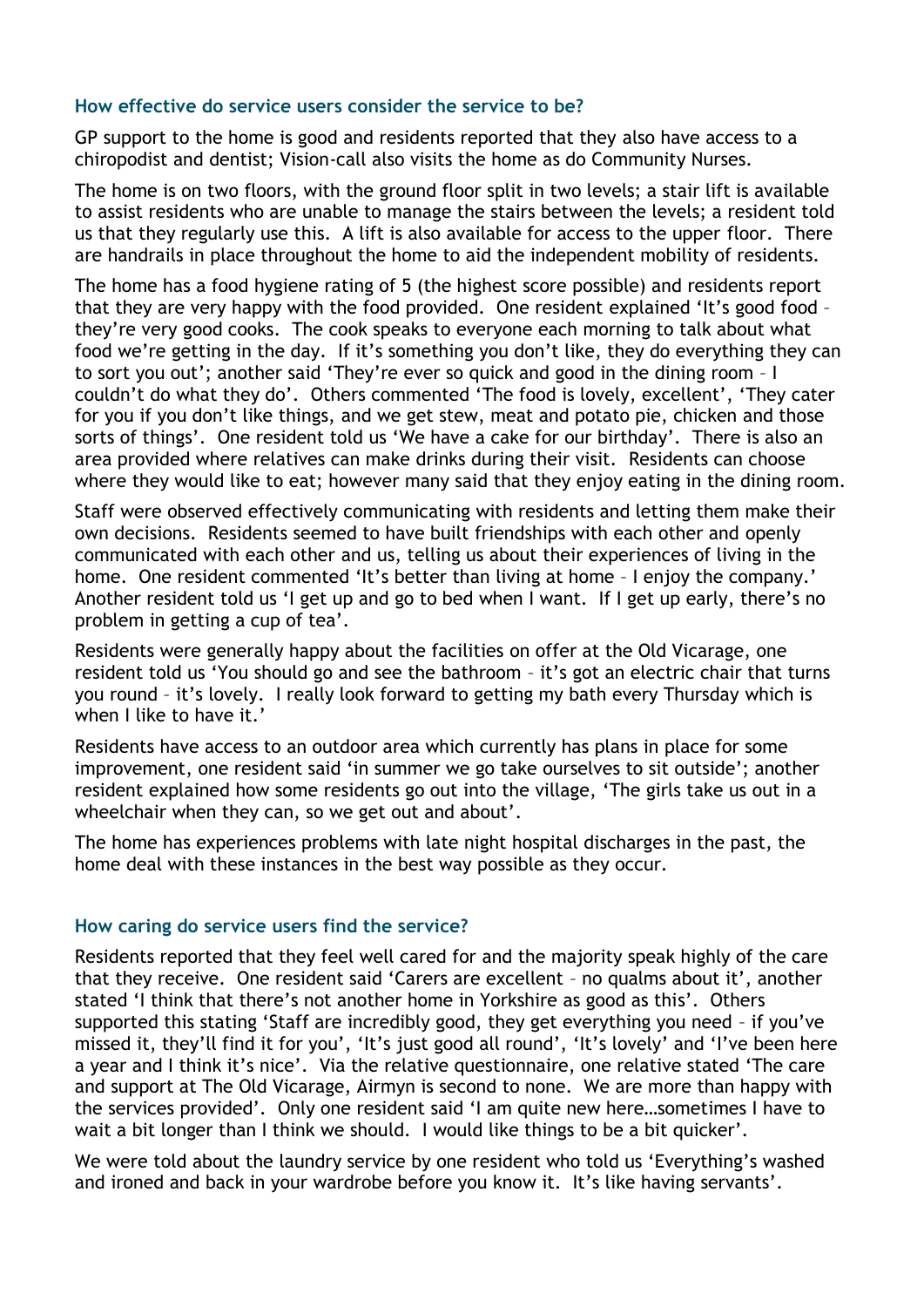Photos of resident activities are displayed on the walls. A game of bingo was taking place on the afternoon of our visit with small prizes for the winners. Singers and music afternoons are arranged by the Manager and activity coordinator. One resident said 'We do bingo and all sorts like dominoes, and there's a singer that's very good. There's plenty to do… we have a good laugh'. Another resident told us 'I play bingo, dominoes and Ludo, we talk about what we like to do in our meetings'. During the visit some ladies were observed knitting with a visiting volunteer. We were also told of a plan to attend coffee mornings at the local pub.

There is a hairdresser that visits the home on a weekly basis that many of the residents use, one resident told us that she also invites her niece in to do her hair just the way that she likes it, accommodating her personal choice.

Communal areas were freshly decorated, homely, bright and welcoming with flowers in both the reception and residents lounge, there was a day of the week clock in the lounge.

#### **How responsive to their needs do service users find the service?**

Residents spoken to, say that their views are listened to. There are regular informal residents meetings and more formal meetings held approximately quarterly, family members are invited. When talking as a group, one resident told us 'You're not frightened to say what you think and you shouldn't be – you hear people are in some places', others agreed.

Residents explained to us about one meeting that had been held regarding changes to the main lounge where it had been proposed that a set of dividing French doors should be removed to allow more space and create a larger communal area. Some residents were concerned that it would mean that they lost their 'quiet space'. Following a meeting of residents it was agreed that the doors would be removed and that the area be designated as a quite space in the mornings and an activities area in the afternoon. All of the residents spoken to said that they were happy with this compromise, one said 'I'm a bookworm, so I like to come in here and read a book in the morning and then it's activities in the afternoon – it seems to work'. One gentleman resident told us, that although he doesn't take part in playing bingo, he enjoys being the bingo caller and lets the ladies get on with doing the playing.

The same gentleman was seen independently using the outdoor space to go for a cigarette, he later explained that he has his own smoking area and enjoys going outside for a smoke, but only when it's daylight as he can't see when it gets dark. He also told us that he had been a resident for sixteen years, 'so it can't be that bad can it?'; he explained that he had seen many changes since living there, but was happy even though he had no relations that visited. Sometime the local vicar visited which he enjoyed and spent time chatting to him.

There is an additional lounge which is used for those with a higher level of need and provides a quieter, calmer space which better meets their requirements. Residents told us that this arrangement worked well for everyone. On the afternoon of the visit, residents in the other lounge were observed enjoying watching a film.

There is a call system in place for residents. One resident told us 'Staffs good – you only have to ring and they come at once'.

Residents all have their own rooms which are personalised with residents own belongings and decorated to individuals tastes; one resident said 'Mines a small room, but I'm very happy with it'. Residents personalise their own rooms, one resident told us how she brought her own mattress to the home because she didn't like the bed.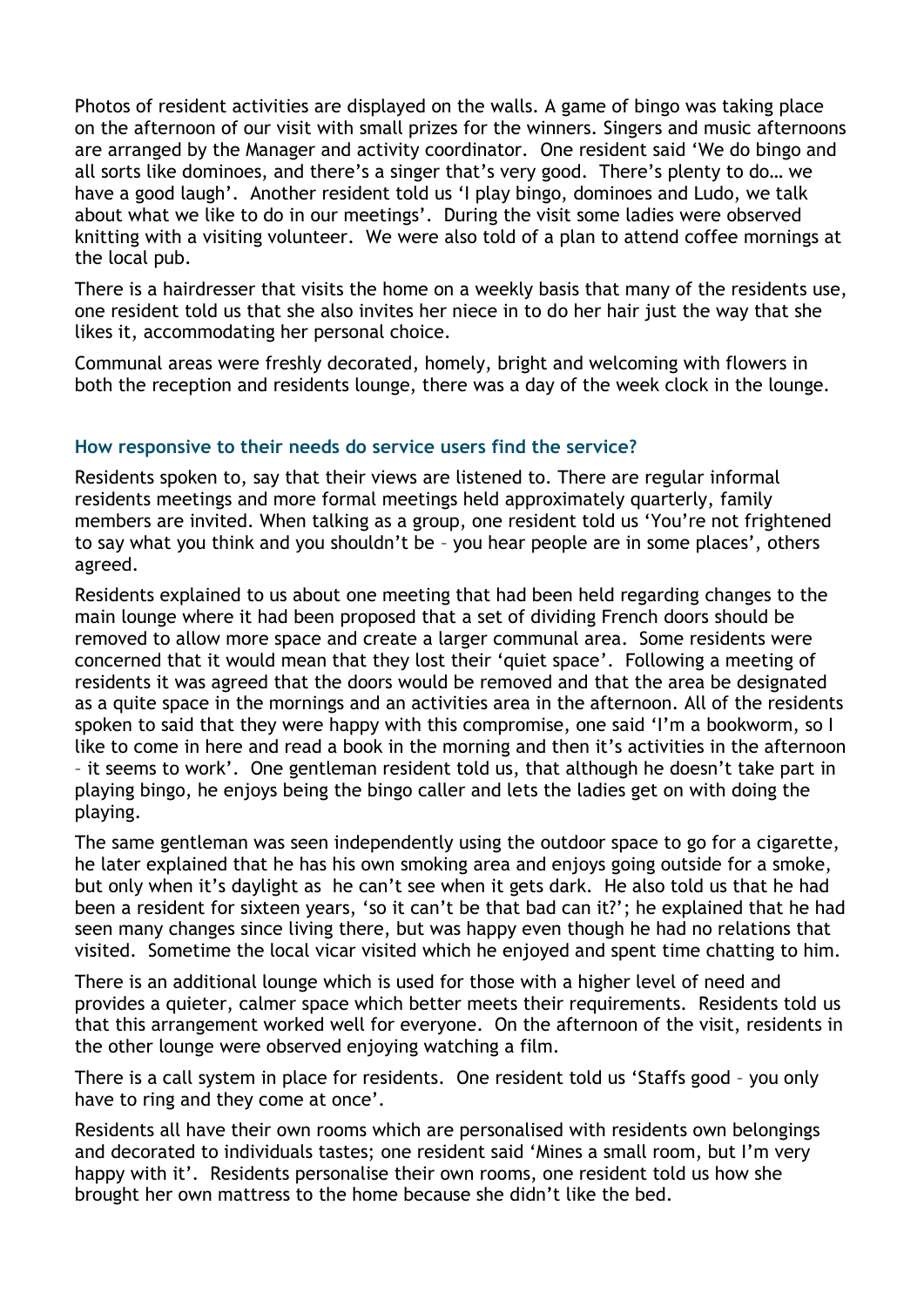The home do not have shared rooms for residents as thy prefer residents to have their own space to maintain privacy and dignity , the one exception being a while ago when a very large room was shared by two residents who were bed-bound and requested that they be together as they enjoyed each other's company.

End of Life Plans are in place for those people that wish to have them and the Dementia Team support those with Advanced Care Plans in place.

#### **How well-led do service users consider the service to be?**

Staff appear to be very happy working at the home, one said they find this 'A lovely positive home and environment.' Staff felt adequately trained however one member of staff would like more in depth dementia training.

Staffing levels at the home appear to be adequate and one resident told us that bank staff are employed to cover staff leave.

Office space is very limited in the home, with preference being given to accommodation for residents; during the visit, care plans were observed being written up/updated in the resident's dining room and were left unattended for a period of time.

Residents are happy with the leadership and the level of care and support that they receive from both the staff and the manager. Residents say 'There is a good manager' and 'You can have a laugh with staff'; others said 'staff are lovely – excellent manager'; also 'She's a good manageress' and 'Everybody's sociable…the management is excellent'.

A relative said her mother 'is very content and happy' and 'We have a good relationship with the management and staff'; another said 'Really happy with mums move and the care provided'.

*Response from Setting:*

*Positive visit – residents enjoyed the opportunity to voice their opinion of the service. Thank you.*

| Signed on behalf of HWERY | Matthew Fawcett | Date: 10/1/18 |
|---------------------------|-----------------|---------------|
|                           |                 |               |